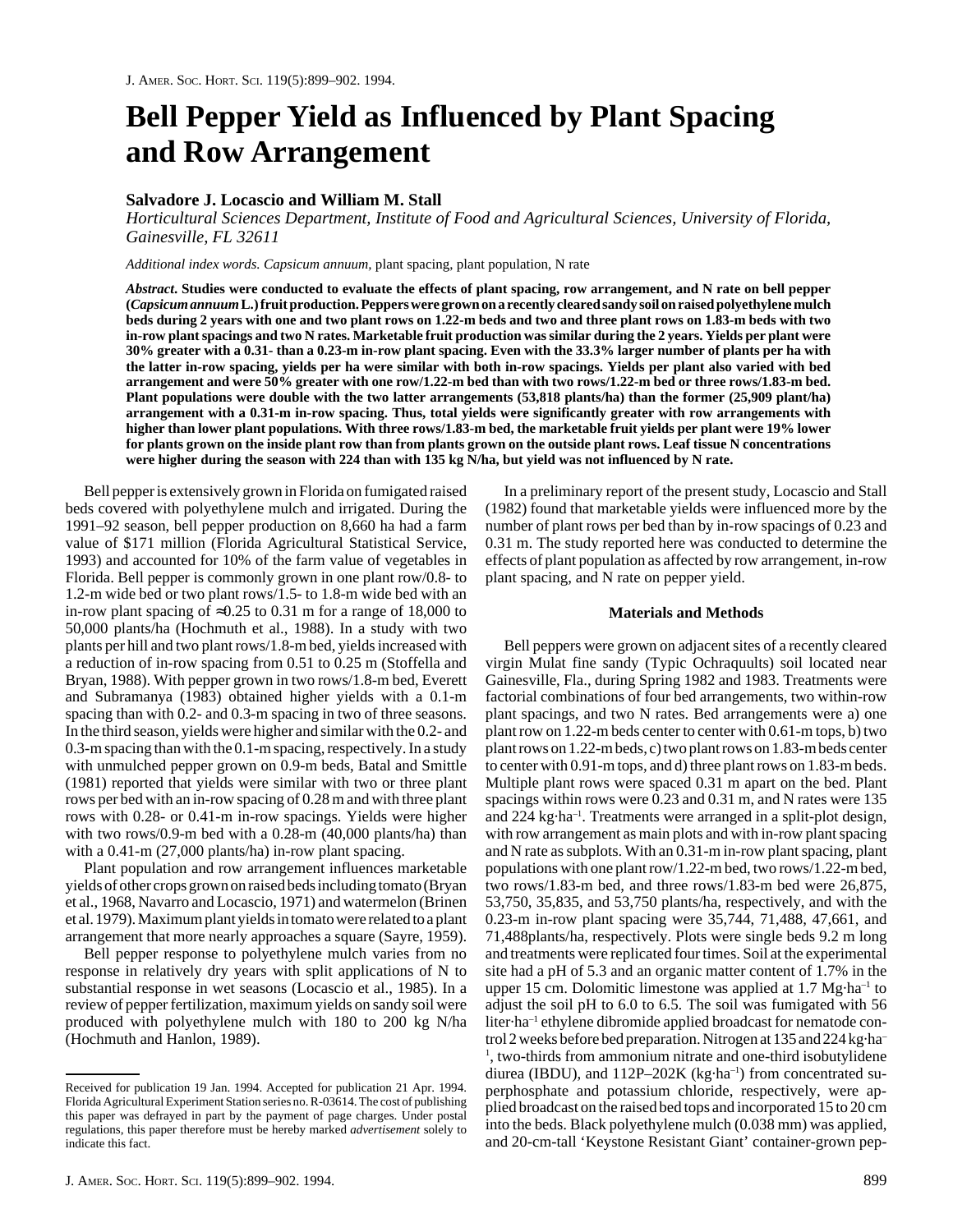per plants were transplanted on 23 Mar. 1982 and 17 Mar. 1983. Overhead irrigation was applied as needed. Pesticides were applied weekly to control insects and disease (Hochmuth et al., 1988).

Mature leaves were sampled on 13 May, 10 June, and 30 June 1982 and on 12 May, 9 June, and 7 July 1983 and analyzed for N by the micro-Kjeldahl method (Kirk, 1950). Fruit were harvested at five weekly intervals in 1982 beginning on 27 May and in 1983 on 9 June, 20 June, and 7 July. Fruit were graded by U.S. Dept. of Agriculture standards into U.S. no. 1 and U.S. no. 2 fruit. Data for the 2 years were analyzed by analysis of variance and means were separated by Duncan's multiple range test. Harvests 1 and 2 in 1982 and harvest 1 in 1983 were considered early harvests.

## **Results and Discussion**

Rainfall during the two seasons was relatively high and averaged 57 cm from planting through June. Pepper growth and production during the two seasons were excellent. Yield responses to row arrangement, plant spacing, and N rate were similar during the 2 years, and interaction effects were not significant. Therefore, mean yield data for the 2 years are presented. Early fruit yield of U.S. no. 1, U.S. no. 2, and total early marketable yield per plant and per ha were greater in year 2 than in year 1 (Tables 1 and 2). Yield differences were probably a function of differences in the times of early harvest during the two seasons. Early yields per plant were highest with one plant row/1.22-m bed and lowest with two plant rows/1.22-m bed (Table 1). Early yield per ha, however, was lowest with one row/1.22-m bed and highest with two plant rows/ 1.22-m bed and three plant rows/1.83-m bed (Table 2).

Early fruit yields per plant were significantly higher with a 0.31- than 0.23-m in-row spacing (Table 1). Yields per ha were similar with the two spacings, as the 25% to 30% lower yield per plant with the closer spacing was compensated with 33.3% more plants per ha (Table 2.)

The N rates of 135 and 224 kg·ha<sup>-1</sup> had no effect on early yield per plant or yield per ha (data not shown). Since these sites were recently cleared, the soil probably provided substantial N (Locascio

Table 1. Main effects of season, bed arrangement, and in-row spacing on early marketable fruit yield per plant.

| Treatment             |            | Early marketable fruit yield/plant |            |                 |                  |                   |  |  |
|-----------------------|------------|------------------------------------|------------|-----------------|------------------|-------------------|--|--|
|                       | U.S. no. 1 |                                    | U.S. no. 2 |                 | Total            |                   |  |  |
|                       | No.        | kg                                 | No.        | kg <sub>2</sub> | No.              | kg                |  |  |
| Year                  |            |                                    |            |                 |                  |                   |  |  |
|                       | 0.9        | 0.13                               | 0.13       | 0.02            | 1.0              | 0.15              |  |  |
| $\overline{2}$        | 1.4        | 0.22                               | 0.40       | 0.06            | 1.8              | 0.28              |  |  |
|                       | $**$       | $***$                              | $\ast$     | $**$            | $**$             | $**$              |  |  |
| No. of rows-bed width |            |                                    |            |                 |                  |                   |  |  |
| $1 - 1.22$ m          | 1.2        | $0.21 a^2$                         | 0.32       | 0.04            | 1.6a             | 0.25a             |  |  |
| $2 - 1.22$ m          | 1.0        | 0.16 <sub>b</sub>                  | 0.22       | 0.03            | 1.2 <sub>b</sub> | 0.19 <sub>b</sub> |  |  |
| $2 - 1.83$ m          | 1.2        | $0.18$ ab                          | 0.29       | 0.04            | $1.5$ ab         | $0.22$ ab         |  |  |
| $3 - 1.83$ m          | 1.1        | $0.17$ ab                          | 0.28       | 0.03            | $1.4$ ab         | $0.20$ ab         |  |  |
|                       | <b>NS</b>  |                                    | <b>NS</b>  | <b>NS</b>       |                  |                   |  |  |
| In-row spacing (m)    |            |                                    |            |                 |                  |                   |  |  |
| 0.23                  | 1.0        | 0.16                               | 0.24       | 0.03            | 1.2              | 0.19              |  |  |
| 0.31                  | 1.3        | 0.20                               | 0.32       | 0.04            | 1.6              | 0.24              |  |  |
|                       | $**$       | $***$                              | $\ast$     | <b>NS</b>       | $**$             | $\ast\ast$        |  |  |

<sup>z</sup>Mean separation by Duncan's multiple range test,  $P = 0.05$ .

<sup>NS,\*,\*\*</sup>Nonsignificant or significant at  $P = 0.05$  or 0.01, respectively.

Table 2. Main effects of year, bed arrangement, and in-row spacing on early marketable yield.

|                       | Early fruit marketable yield $(t \cdot ha^{-1})$ |                  |                   |  |  |
|-----------------------|--------------------------------------------------|------------------|-------------------|--|--|
| Treatment             | $U.S.$ no. 1                                     | $U.S.$ no. $2$   | Total             |  |  |
| Year                  |                                                  |                  |                   |  |  |
| 1                     | 6.3                                              | 0.6              | 6.9               |  |  |
| $\mathfrak{D}$        | 10.6                                             | 2.9              | 13.5              |  |  |
|                       | **                                               | $**$             | $***$             |  |  |
| No. of rows-bed width |                                                  |                  |                   |  |  |
| $1 - 1.22$ m          | 6.3 $c^2$                                        | 1.4 <sub>b</sub> | 7.6c              |  |  |
| $2 - 1.22$ m          | $9.5$ ab                                         | 1.9ab            | $11.4$ ab         |  |  |
| $2 - 1.83$ m          | 7.6 <sub>bc</sub>                                | $1.6$ ab         | 9.2 <sub>bc</sub> |  |  |
| $3 - 1.83$ m          | 10.4a                                            | 2.2a             | 12.6a             |  |  |
| In-row spacing (m)    |                                                  |                  |                   |  |  |
| 0.23                  | 8.8                                              | 1.7              | 10.5              |  |  |
| 0.31                  | 8.2                                              | 1.8              | 9.9               |  |  |
|                       | NS                                               | NS               | <b>NS</b>         |  |  |

<sup>z</sup>Mean separation by Duncan's multiple range test,  $P = 0.05$ . <sup>NS,\*\*</sup>Nonsignificant or significant at  $P = 0.01$ .

et al., 1985) and, even though plants grown with the higher N rate appeared greener, the expected response to N rates was not obtained.

Total marketable fruit weights per plant were similar in both years (Table 3). Total number and weight of fruit per plant were highest with one plant row/1.22-m bed, lowest with two plant rows/1.22-m bed and three plant rows/1.83-m bed, and intermediate with two plant rows/1.83-m bed. In-row plant spacing also significantly influenced total yields per plant. Fruit number and weight per plant were 30% higher with a 0.31- than 0.23- m in-row plant spacing. Yields per plant were not influenced by N rate (data not shown).

The number and weight of fruit produced were the highest with two plant rows/1.22-m bed and three plant rows/1.83-m bed, lowest with one plant row/1.22-m bed, and intermediate with two plant rows/1.83-m bed (Table 4). In-row spacings of 0.23 and 0.31 m and N rate of 135 and 224 kg·ha<sup>-1</sup> had no effect on total marketable yield (data not shown).

The number of plant rows per bed and bed width influenced total yields more than in-row spacings. Plant populations were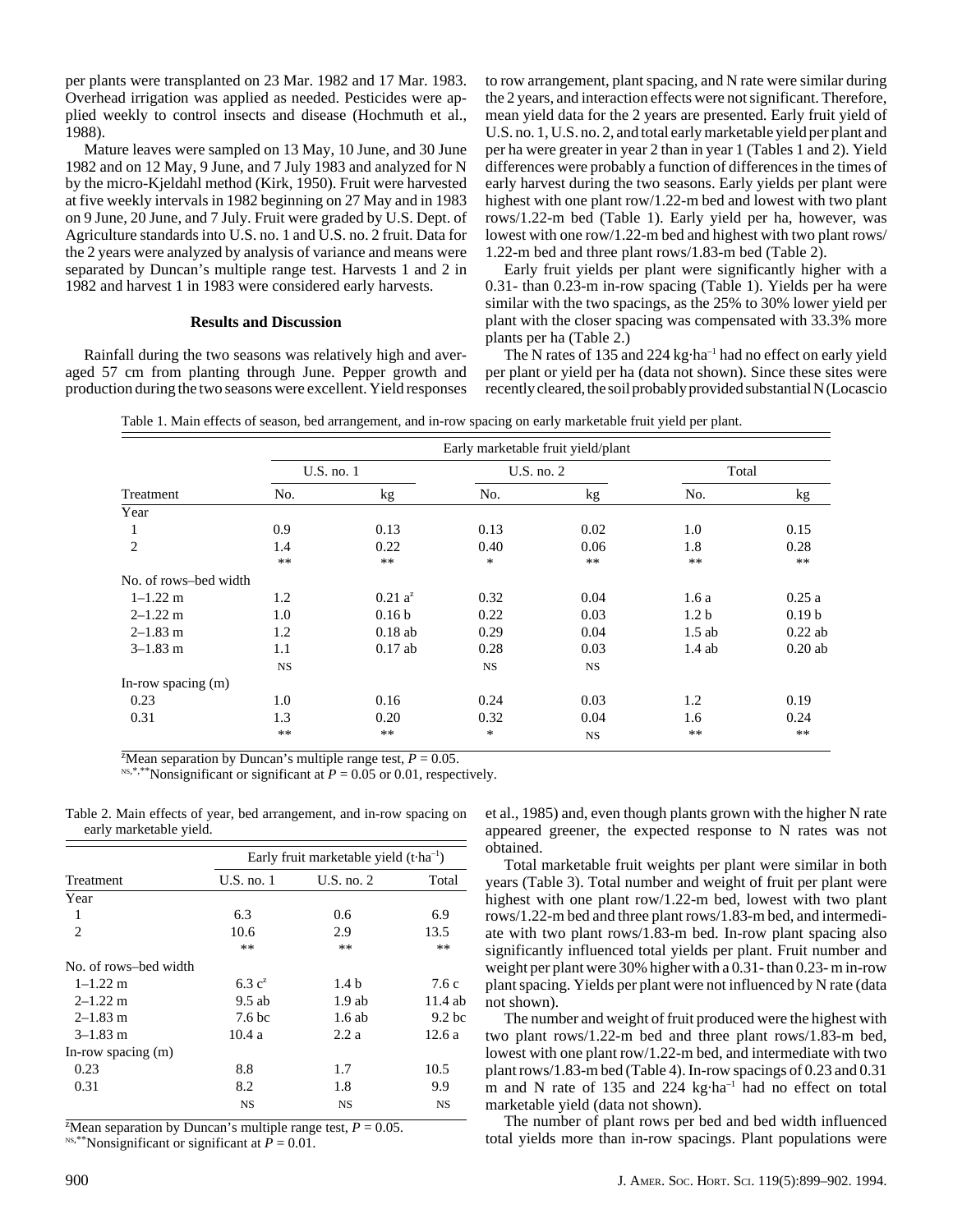Table 3. Main effects of year, bed arrangement, and in-row spacing on total marketable yield per plant.

|                       |                  |                   | Total fruit marketable yield/plant |                   |       |                   |
|-----------------------|------------------|-------------------|------------------------------------|-------------------|-------|-------------------|
|                       |                  | $U.S.$ no. 1      | $U.S.$ no. $2$                     |                   |       | Total             |
| Treatment             | No.              | kg                | No.                                | kg                | No.   | kg                |
| Year                  |                  |                   |                                    |                   |       |                   |
| $\perp$               | 5.2              | 0.69              | 2.1                                | 0.19              | 7.3   | 0.88              |
| $\overline{2}$        | 4.1              | 0.64              | 2.1                                | 0.21              | 6.2   | 0.86              |
|                       | $***$            | <b>NS</b>         | <b>NS</b>                          | *                 | $***$ | NS.               |
| No. of rows-bed width |                  |                   |                                    |                   |       |                   |
| $1 - 1.22$ m          | 5.7 $a^z$        | 0.85a             | 2.5a                               | 0.23a             | 8.2 a | 1.08a             |
| $2 - 1.22$ m          | 4.1c             | 0.57c             | 1.9 <sub>bc</sub>                  | 0.18 <sub>b</sub> | 6.0c  | 0.75c             |
| $2 - 1.83$ m          | 5.1 <sub>b</sub> | 0.73 <sub>b</sub> | $2.3$ ab                           | 0.22a             | 7.4 b | 0.94 <sub>b</sub> |
| $3-1.83$ m            | 3.7c             | 0.52c             | 1.8c                               | 0.18 <sub>b</sub> | 5.5e  | 0.70c             |
| In-row spacing $(m)$  |                  |                   |                                    |                   |       |                   |
| 0.23                  | 4.1              | 0.59              | 1.8                                | 0.17              | 5.9   | 0.77              |
| 0.31                  | 5.2              | 0.74              | 2.4                                | 0.23              | 7.6   | 0.97              |
|                       | $***$            | $***$             | $***$                              | $***$             | $***$ | $***$             |

<sup>z</sup>Mean separation by Duncan's multiple range test, $P = 0.05$ .

<sup>NS,\*,\*\*</sup>Nonsignificant or significant at  $P = 0.05$  or 0.01, respectively.

Table 4. Main effects of year and bed arrangement on total marketable yield.

|                             | Total fruit marketable yields $(t \cdot ha^{-1})$ |                  |           |  |
|-----------------------------|---------------------------------------------------|------------------|-----------|--|
| <b>Treatment</b>            | $U.S.$ no. 1                                      | $U.S.$ no. $2$   | Total     |  |
| Year                        |                                                   |                  |           |  |
| 1                           | 32.3                                              | 8.7              | 41.0      |  |
| $\mathcal{D}_{\mathcal{L}}$ | 29.5                                              | 10.2             | 39.7      |  |
|                             | $\ast$                                            | ∗                | <b>NS</b> |  |
| No. of rows-bed width       |                                                   |                  |           |  |
| $1 - 1.22$ m                | 26.1 c <sup>2</sup>                               | 7.0c             | 33.1 $c$  |  |
| $2 - 1.22$ m                | 35.2 a                                            | 10.9a            | 46.2a     |  |
| $2 - 1.83$ m                | 29.8 <sub>b</sub>                                 | 8.9 <sub>b</sub> | 38.8 b    |  |
| $3 - 1.83$ m                | $32.5$ ab                                         | 10.8a            | 43.3 a    |  |

<sup>y</sup>Mean separation by Duncan's multiple range test,  $P = 0.05$ . <sup>NS,\*</sup>Nonsignificant or significant at  $P = 0.05$ .

twice as high with two plant rows/1.22-m bed and three plant rows/ 1.83-m bed (53,750 plants/ha with 0.31-m in-row spacing) as with one plant row/1.22-m bed (26,875 plants/ha with 0.31-m in-row spacing). Yields per plant were 50% greater with the lower population but, with the 2x plant population, the yields per ha were significantly greater with the two former than the latter row–bed arrangement. Fruit yields per plant were also greater with the wider spaced 0.31-m in-row spacing than with the 0.23-m spacing. Differences in yield were 30%, thus, with only 33.3% difference

in population, yield per ha was similar with the two in-row plant spacings.

Plant populations were identical with two plant rows/1.22-m bed and with three plant rows/1.83-m bed with the same in-row spacing. But, yields per plant were 5% to 10% greater (nonsignificant) with two plant rows/1.22-m bed than three rows/1.83-m bed (Table 3). Small but nonsignificant pepper yield differences due to plant arrangement with similar plant population were reported by Batal and Smittle (1981). Two plant rows/1.22-m bed probably allowed better light use than three plant rows/1.83-m bed. This assumption was supported by the significantly lower yield per plant with rows located in the middle than those on the side of the 1.83-m beds (Table 5). Although the overall effect of N rate with all row arrangements on yield was nonsignificant, plants growing in three rows/1.83-m bed responded to N rate. The yield per plant of U.S. no. 1 fruit was significantly higher with 224 than 135 kg N/ ha. In contrast, the yield per plant of U.S. no. 2 fruit was lower with the high N rate, and the total yield per plant was not influenced by N rate.

Leaf tissue N concentrations of plants grown with three plant rows/1.83-m bed were lower than with the other arrangement early and midseason (Table 6). At the last sampling, row arrangement effects were small. In-row plant spacings of 0.23 and 0.31 m had no effect of leaf tissue N concentrations. Leaf N concentrations were consistently influenced by N rate throughout the season. Leaf tissue N concentrations were significantly higher with 224 than

Table 5. The effects of row location on the 1.83-m bed and N rate on marketable yield per plant. Mean of two seasons.

|                                    | Total marketable fruit yield/plant |              |                |      |           |           |
|------------------------------------|------------------------------------|--------------|----------------|------|-----------|-----------|
|                                    |                                    | $U.S.$ no. 1 | $U.S.$ no. $2$ |      |           | Total     |
| Treatment                          | No.                                | kg           | No.            | kg   | No.       | kg        |
| Row location                       |                                    |              |                |      |           |           |
| Middle row                         | 3.2                                | 0.46         | 1.5            | 0.15 | 4.7       | 0.61      |
| Outside row                        | 4.6                                | 0.56         | 2.0            | 0.19 | 6.0       | 0.75      |
|                                    | $***$                              | $**$         | $***$          | **   | **        | $***$     |
| $N$ (kg $\cdot$ ha <sup>-1</sup> ) |                                    |              |                |      |           |           |
| 135                                | 3.4                                | 0.48         | 1.9            | 0.18 | 5.3       | 0.66      |
| 224                                | 3.7                                | 0.54         | 1.6            | 0.16 | 5.3       | 0.70      |
|                                    | <b>NS</b>                          | ∗            | *              | *    | <b>NS</b> | <b>NS</b> |

 $N$ <sup>s,\*,\*\*</sup>Nonsignificant or significant at at  $P = 0.05$  or 0.01, respectively.